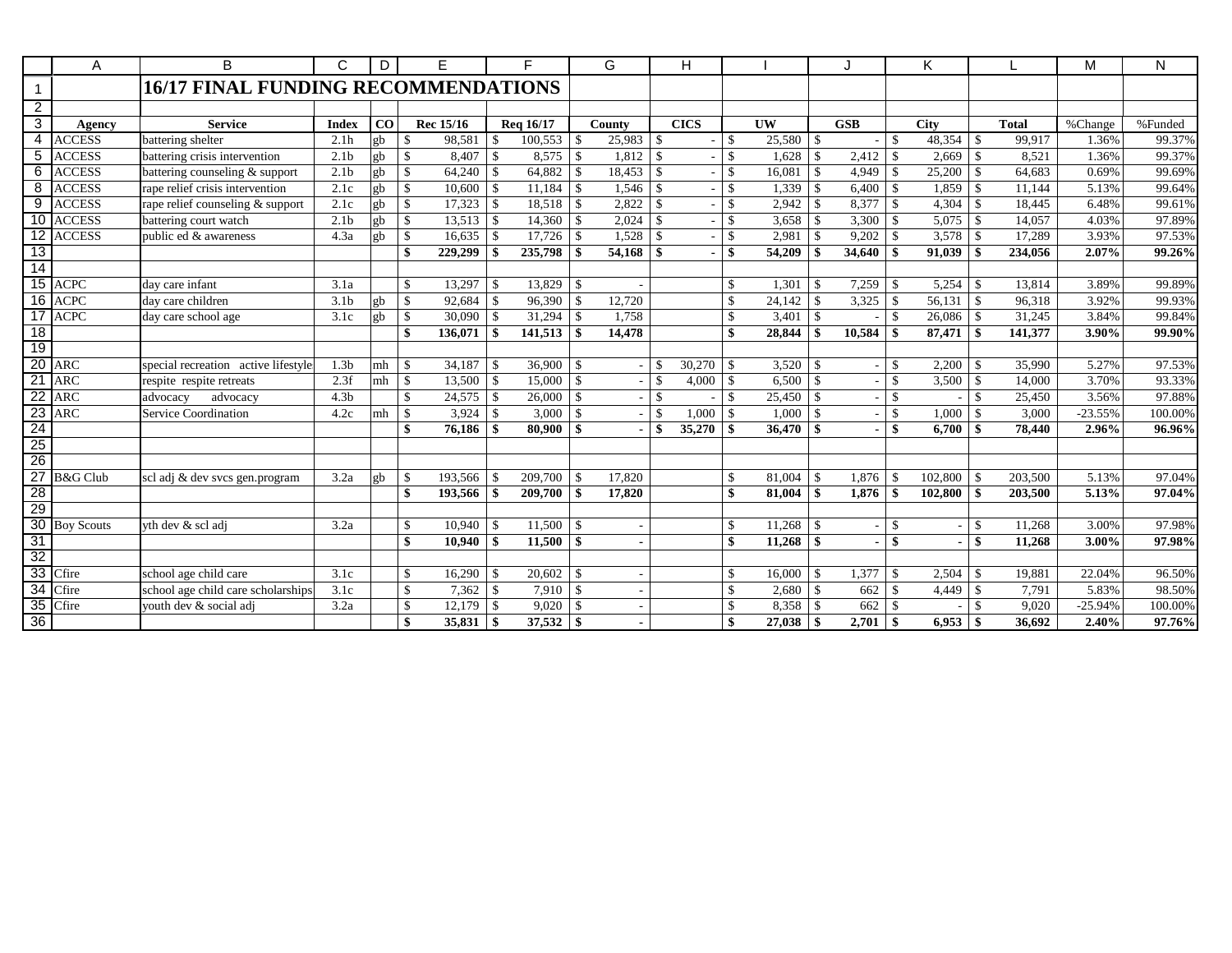|                           | A                | B                                   | C                | D              | E                         |                    | F.        |               | G      |               | H           |                    |                        |               |                          |               | Κ           |               |                | M         | N       |
|---------------------------|------------------|-------------------------------------|------------------|----------------|---------------------------|--------------------|-----------|---------------|--------|---------------|-------------|--------------------|------------------------|---------------|--------------------------|---------------|-------------|---------------|----------------|-----------|---------|
| $\overline{\overline{3}}$ | Agency           | <b>Service</b>                      | <b>Index</b>     | $\bf{CO}$      | <b>Rec</b> 15/16          |                    | Reg 16/17 |               | County |               | <b>CICS</b> |                    | $\overline{\text{UW}}$ |               | GSB                      |               | <b>City</b> |               | <b>Total</b>   | %Change   | %Funded |
| $\overline{37}$           |                  |                                     |                  |                |                           |                    |           |               |        |               |             |                    |                        |               |                          |               |             |               |                |           |         |
| 38                        |                  |                                     |                  |                |                           |                    |           |               |        |               |             |                    |                        |               |                          |               |             |               |                |           |         |
|                           | $39$ CCJ         | correctional srvc probation sprvsn  | 2.2a             | gb             | $\mathbb{S}$<br>99,769    | -\$                | 104,257   | -\$           | 30.520 |               |             | <sup>\$</sup>      | 11,336                 |               |                          |               | 55,250      |               | 102,519        | 2.76%     | 98.33%  |
| 40                        |                  |                                     |                  |                | $\mathbf{s}$<br>99,769    | \$                 | 104.257   | -\$           | 30,520 |               |             | \$                 | 11,336                 | -\$           | $5,413$ \$               |               | 55,250      | -S            | 102.519        | 2.76%     | 98.33%  |
| 41                        |                  |                                     |                  |                |                           |                    |           |               |        |               |             |                    |                        |               |                          |               |             |               |                |           |         |
|                           | 43 ChildServe    | davcare infant                      | 3.1a             | gb             | $\mathbb{S}$<br>12,540    | \$                 | 26,000    | -\$           | 4,870  |               |             | <sup>\$</sup>      | 4,160                  | -\$           | $\overline{\phantom{0}}$ | \$            | 15,700      | -S            | 24,730         | 97.21%    | 95.12%  |
|                           | 44 ChildServe    | davcare children                    | 3.1 <sub>b</sub> | gb             | $\sqrt{3}$<br>$24,030$ \$ |                    | 14,000    | $\mathcal{S}$ | 4,000  |               |             | $\mathbf{\hat{S}}$ | 5,000                  | $\mathcal{S}$ |                          | \$            |             |               | 14,000         | $-41.74%$ | 100.00% |
| 45                        |                  |                                     |                  |                | $\mathbf{s}$<br>36,570    | -\$                | 40,000    | -\$           | 8,870  |               |             | \$                 | 9,160                  | -S            | $\overline{\phantom{0}}$ | \$            | 20,700      | -\$           | 38,730         | 5.91%     | 96.83%  |
| 46                        |                  |                                     |                  |                |                           |                    |           |               |        |               |             |                    |                        |               |                          |               |             |               |                |           |         |
| $47$ EB                   |                  | primary trtmt - psych eval          | 1.2 <sub>b</sub> | mh             | $\mathcal{S}$<br>8,064    | $\mathbb{S}$       | 8,870     | -S            |        | $\mathcal{S}$ | 8,870       | \$                 |                        | \$            |                          | \$            |             | \$            | 8,870          | 10.00%    | 100.00% |
|                           | <b>48 EB</b>     | primary trtmt - med mgmt            | 1.2 <sub>b</sub> | m <sub>h</sub> | $\mathbb{S}$<br>25,536    | $\mathbb{S}$       | 28,090    | -\$           |        | $\mathcal{S}$ | 28,000      | $\mathbf{\$}$      |                        | $\mathcal{S}$ |                          | $\mathcal{L}$ |             | \$            | 28,000         | 9.65%     | 99.68%  |
| $49$ EB                   |                  | primary trtmt - mh eval             | 1.2 <sub>b</sub> | mh             | $\sqrt{5}$<br>11,975      | $\mathbb{S}$       | 12,000    | \$            |        | \$            | 8,470       | $\mathbf{\$}$      |                        | $\mathcal{S}$ | 3,500                    | \$            |             | \$            | 11,970         | $-0.04%$  | 99.75%  |
| $50$ EB                   |                  | primary trmt - therapy              | 1.2 <sub>b</sub> | mh             | $\mathbb{S}$<br>31,452    | $\mathbb{S}$       | 32,000    | $\mathcal{S}$ |        | $\mathcal{S}$ | 24,380      | $\mathbf{\hat{S}}$ | 7,400                  | $\mathcal{S}$ |                          | $\mathcal{S}$ |             | \$            | 31,780         | 1.04%     | 99.31%  |
| $51$ EB                   |                  | primary trmt - crisis               | 1.2 <sub>b</sub> | mh             | $\mathbb{S}$<br>18,022    | $\mathbb{S}$       | 55,000    | \$            |        | \$            |             | $\mathcal{S}$      |                        | \$            |                          | $\mathcal{S}$ | 10,000      | \$            | 10,000         | $-44.51%$ | 18.18%  |
| $52$ EB                   |                  | supported community living          | 1.3c             | mh             | $\mathbb{S}$<br>30,240    | $\mathbf{\hat{S}}$ | 30,100    | \$            |        | \$            | 30,100      | <sup>\$</sup>      |                        | \$            |                          | \$            |             | \$            | 30,100         | $-0.46%$  | 100.00% |
| $53$ EB                   |                  | Prevention and education            | 4.3a             | mh             | $\mathbb{S}$<br>15,805    | $\mathbb{S}$       | 16,687    | $\mathcal{S}$ |        | $\mathbb{S}$  | 16,687      | $\mathbf{\hat{S}}$ |                        | $\mathcal{S}$ |                          | $\mathcal{S}$ |             | \$            | 16,687         | 5.58%     | 100.00% |
| $54$ EB                   |                  | primary trtmt - group therapy       | 1.2 <sub>b</sub> | mh             | <b>S</b><br>1,420         | $\mathbb{S}$       | 2,368     | \$            |        | \$            | 1,414       | $\mathcal{S}$      | 621                    | $\mathcal{S}$ |                          | $\mathcal{S}$ |             | \$            | 2,035          | 43.31%    | 85.94%  |
| $55$ EB                   |                  | <b>Prescription Assistance</b>      | 1.2 <sub>b</sub> | mh             | $\sqrt{5}$<br>1,490       | $\mathbb{S}$       | 2,382     | $\mathcal{S}$ |        | \$            | 2,000       | $\mathbf{\hat{S}}$ |                        | $\mathcal{S}$ |                          | \$            |             | \$            | 2,000          | 34.23%    | 83.96%  |
| 56 EB                     |                  | Precommittment Screen/Connecti 1.2b |                  | m <sub>h</sub> | $\vert$ \$<br>56,937      | $\mathbb{S}$       | 58,645    | -\$           |        | \$            | 58,100      | $\mathcal{S}$      |                        | $\mathcal{S}$ |                          | $\mathcal{S}$ |             | $\mathcal{S}$ | 58,100         | 2.04%     | 99.07%  |
| $\overline{57}$           |                  |                                     |                  |                | $\mathbf{s}$<br>200,941   | \$                 | 246,142   | -\$           |        | \$            | 178,021     | \$                 | 8.021                  | -\$           | 3,500                    | \$            | 10,000      | \$            | $199,542$   \$ | (0)       | 81.07%  |
| 58                        |                  |                                     |                  |                |                           |                    |           |               |        |               |             |                    |                        |               |                          |               |             |               |                |           |         |
|                           | 59 ERP           | emerg asst basic mat needs          | 2.1h             | gb             | $\mathbf{s}$<br>155,699   | \$                 | 179,000   | -\$           | 32,970 |               |             | $\mathcal{S}$      | 63,500                 | -\$           | ٠                        | \$            | 73,500      |               | 169,970        | 9.17%     | 94.96%  |
|                           | <b>60 ERP</b>    | <b>Transitional Housing</b>         | 2.1a             | gb             | $\mathbb{S}$<br>13,216    | $\mathbf{\hat{S}}$ | 12,000    | -\$           | 2,090  |               |             | $\mathcal{S}$      | 4,000                  | -\$           | $\overline{\phantom{a}}$ | $\mathbf{\$}$ | 3,000       | -\$           | 9,090          | $-31.22%$ | 75.75%  |
| 61                        |                  |                                     |                  |                | \$<br>168,915             | \$                 | 191,000   | \$            | 35,060 |               |             | \$                 | 67,500                 | -\$           |                          | \$            | 76,500      | -\$           | 179,060        | 6.01%     | 93.75%  |
| 62                        |                  |                                     |                  |                |                           |                    |           |               |        |               |             |                    |                        |               |                          |               |             |               |                |           |         |
|                           | 63 FAH           | Day Habilitation Services           | 1.3j             | mh             | $\mathcal{S}$             | <sup>\$</sup>      | 86,700    | -\$           |        | $\mathcal{S}$ | 47,369      | $\mathbf{\$}$      |                        | $\mathcal{S}$ |                          | \$            |             | <sup>\$</sup> | 47,369         | #DIV/0!   | 54.64%  |
|                           | $64$ FAH         | <b>Supported Community Living</b>   | 1.3a             | mh             | \$                        | \$                 | 35,300    | $\mathcal{S}$ |        | $\mathcal{S}$ | 20,000      | $\mathbf{\hat{S}}$ |                        | \$            | ٠                        | $\mathcal{S}$ |             | \$            | 20,000         |           |         |
| 65                        |                  |                                     |                  |                | $\mathbf{s}$              | \$                 | 122,000   | -S            |        | \$            | 67,369      | \$                 |                        | $\mathbf{\$}$ |                          | \$            |             | \$            | 67,369         | #DIV/0!   | 55.22%  |
| 66                        |                  |                                     |                  |                |                           |                    |           |               |        |               |             |                    |                        |               |                          |               |             |               |                |           |         |
| 67                        | Good Neighbor    | basic material needs                | 2.1a             |                | \$<br>19,234              | \$                 | 19,643    | -\$           |        |               |             | $\mathcal{S}$      | 5,886                  | -\$           |                          | \$            | 13,578      |               | 19,464         | 1.20%     | 99.09%  |
|                           | 69 Good Neighbor | healthy food vouchers               | 2.1a             |                | $\mathbb{S}$<br>7,074     | $\mathbb{S}$       | 7,323     | $\mathcal{S}$ |        |               |             | $\mathbf{\hat{S}}$ | 4,032                  | <sup>\$</sup> |                          | $\mathcal{S}$ | 3,252       | -\$           | 7,284          | 2.97%     | 99.47%  |
| 70                        |                  |                                     |                  |                | $\mathbf{s}$<br>26,308    | \$                 | 26,966    | -S            |        |               |             | \$                 | 9.918                  | \$            |                          | \$            | 16,830      | \$            | 26,748         | 1.67%     | 99.19%  |
| 71                        |                  |                                     |                  |                |                           |                    |           |               |        |               |             |                    |                        |               |                          |               |             |               |                |           |         |
|                           | 72 Girl Scouts   | youth dev/scl adj                   | 3.2a             |                | \$<br>10,575              | -\$                | 10,815    | -\$           |        |               |             | $\mathbf{\$}$      | 10,767                 | -S            |                          | \$            |             | -S            | 10,767         | 1.82%     | 99.56%  |
| 73                        |                  |                                     |                  |                | $\mathbf{s}$<br>10,575    | \$                 |           |               |        |               |             | \$                 | 10,767                 | \$            | $\overline{\phantom{0}}$ | \$            |             |               | 10,767         | 1.82%     | 99.56%  |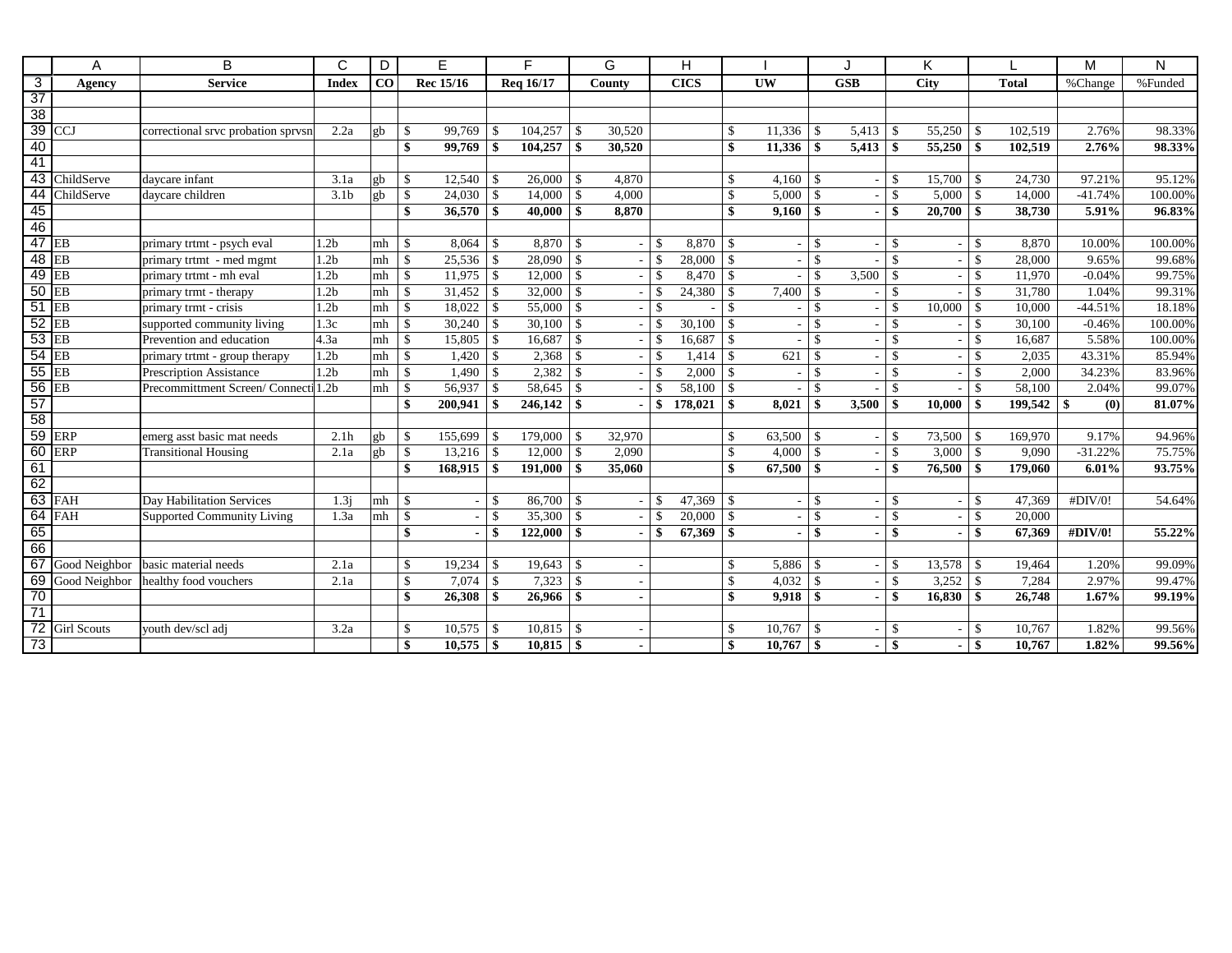|                 | A             | B                                   | C                | D              | Е                             |                    | F                     |               | G       |               | H            |                    |                        |                    | J                        |                    | K                        |                    |              | M         | N       |
|-----------------|---------------|-------------------------------------|------------------|----------------|-------------------------------|--------------------|-----------------------|---------------|---------|---------------|--------------|--------------------|------------------------|--------------------|--------------------------|--------------------|--------------------------|--------------------|--------------|-----------|---------|
| $\overline{3}$  | Agency        | <b>Service</b>                      | <b>Index</b>     | $\bf CO$       | Rec 15/16                     |                    | Req 16/17             |               | County  |               | <b>CICS</b>  |                    | <b>UW</b>              |                    | <b>GSB</b>               |                    | <b>City</b>              |                    | <b>Total</b> | %Change   | %Funded |
| $\overline{74}$ |               |                                     |                  |                |                               |                    |                       |               |         |               |              |                    |                        |                    |                          |                    |                          |                    |              |           |         |
|                 | 75 HIRTA      | transportation - County             | 2.3d             | gb             | $\mathbb{S}$<br>108,413       | $\mathcal{S}$      | 108,413               | $\vert$ \$    | 106,250 |               |              | \$                 | 2,163                  | $\mathcal{S}$      |                          | $\mathbf{\hat{S}}$ |                          | -\$                | 108,413      | 0.00%     | 100.00% |
|                 | 76 HIRTA      | transportation - County             | 2.3d             | 1 <sub>o</sub> | $\mathbb{S}$<br>3,000         | $\mathcal{S}$      | $3,000$ \ \$          |               | 3,000   |               |              | $\mathsf{\$}$      |                        | $\mathbf{\hat{S}}$ |                          | $\mathcal{S}$      | $\overline{\phantom{a}}$ | $\mathbb{S}$       | 3,000        | 0.00%     | 100.00% |
| $\overline{77}$ | <b>HIRTA</b>  | <b>Transportation - County</b>      | 2.3d             | mh             | $\mathsf{S}$<br>9.500         | $\mathbf{\hat{S}}$ | 9,600                 | $\mathsf{I}$  |         | \$            | 9,600        | $\mathbf{\hat{S}}$ |                        | $\mathbf{\hat{S}}$ | $\sim$                   | $\mathbf{\hat{S}}$ |                          | \$                 | 9.600        | 1.05%     | 100.00% |
| 78              | <b>HIRTA</b>  | transportation - City               | 2.3d             |                | $\mathbf{\hat{s}}$<br>46,683  | $\mathbb{S}$       |                       |               |         | \$            | $\sim$       | $\mathcal{S}$      | 6,683                  | $\mathbf{\hat{S}}$ | $\sim$                   | $\mathbf{\hat{s}}$ | 38,133                   | $\mathcal{S}$      | 44.816       | $-4.00%$  | 100.00% |
|                 | 79 HIRTA      | Transporation - City                | 2.3d             | mh             | $\mathbb{S}$<br>16,900        | \$                 | 14,000                | \$            |         | \$            | 14,000       | $\mathcal{S}$      |                        | $\mathbf{\hat{S}}$ | $\sim$                   | $\mathbf{\hat{S}}$ |                          | $\mathbb{S}$       | 14,000       | $-17.16%$ | 100.00% |
|                 | 80 HIRTA      | transportation - Iowa City          | 2.3d             |                | $\mathbb{S}$<br>6,000         | \$                 | $6,000$ \ \ \$        |               |         | \$            |              | $\mathbf{\hat{S}}$ | $4,000$ \ \ \$         |                    | $\overline{a}$           | $\mathcal{S}$      | 2,000                    | $\sqrt{S}$         | 6,000        | 0.00%     | 100.00% |
| 81              |               |                                     |                  |                | $\mathbf{s}$<br>190,496       | \$                 | 185,829               | -\$           | 109,250 | \$            | 23,600       | \$                 |                        |                    | $\blacksquare$           | $\mathbf{s}$       | 40,133                   | -S                 | 185,829      | $-2.45%$  | 100.00% |
| 82              |               |                                     |                  |                |                               |                    |                       |               |         |               |              |                    |                        |                    |                          |                    |                          |                    |              |           |         |
| 83 HSS          |               | day care adults adult day care      | 1.4a             | gb             | $\mathcal{S}$<br>71,294       | $\mathbf{\hat{S}}$ | 74,859                | l \$          | 14,700  | $\mathcal{S}$ |              | $\mathbf{\hat{S}}$ |                        |                    |                          | $-$ \$             | 51,844                   | -\$                | 74,859       | 5.00%     | 100.00% |
| <b>84 HSS</b>   |               | <b>Adult Day Care</b>               | 1.4a             | lo             | $\mathbb{S}$<br>223           | $\mathbf{\hat{S}}$ | 234                   | $\mathcal{S}$ | 236     |               |              | $\mathsf{\$}$      |                        | \$                 |                          | $\mathcal{S}$      |                          | $\mathbb{S}$       | 236          | 5.83%     | 100.85% |
|                 | <b>85 HSS</b> | home del meals                      | 1.4d             | gb             | $\mathcal{S}$<br>25,356       | $\mathcal{S}$      |                       |               | 14,700  |               |              | $\mathbf{\hat{s}}$ | 11,924                 | $\mathbf{\hat{S}}$ | $\sim$ .                 | $\mathcal{S}$      | $\overline{a}$           | $\mathcal{S}$      | 26.624       | 5.00%     | 100.00% |
|                 | 86 HSS        | home del meals                      | 1.4d             | lo             | $\mathbb{S}$<br>336           | \$                 | $353 \,$ \ \$         |               | 353     |               |              | \$                 |                        | \$                 | $\overline{\phantom{a}}$ | $\mathcal{S}$      |                          | \$                 | 353          | 5.06%     | 100.00% |
|                 | <b>87 HSS</b> | congregate meals                    | 1.4e             | gb             | $\mathbb{S}$<br>46,597        | $\mathbb{S}$       | 48,927                | $\vert$ \$    | 14,700  |               |              | \$                 | $5,830$ \ \ \$         |                    | $\overline{a}$           | $\mathbf{\hat{S}}$ | 28,397                   | $\mathbf{s}$       | 48,927       | 5.00%     | 100.00% |
|                 | 88 HSS        | congregate meals                    | 1.4e             | lo             | $\mathbb{S}$<br>191           | $\mathbb{S}$       | 201                   | - \$          | 201     |               |              | $\mathsf{\$}$      |                        | $\mathcal{S}$      |                          | \$                 |                          | \$                 | 201          | 5.24%     | 100.00% |
| 90 HSS          |               | Senior Food Program                 | 2.1a             | gb             | $\mathbb{S}$<br>10,842        | \$                 | $11,093$ \$           |               | 1,646   |               |              | $\mathbb{S}$       | $5,213$   \$           |                    | $\sim$ .                 | $\mathbf{\$}$      | 4,177                    | $\mathcal{S}$      | 11,036       | 1.79%     | 99.49%  |
| $91$ HSS        |               | service coordination outreach       | 4.2c             | gb             | $\mathcal{S}$<br>105,826      | $\mathcal{S}$      | 111,117               | $\mathbf{s}$  | 43,332  |               |              | \$                 | 25,688                 | $\mathcal{S}$      | $\overline{\phantom{a}}$ | $\mathcal{S}$      | 41,224                   | <sup>\$</sup>      | 110,244      | 4.17%     | 99.21%  |
| 92 HSS          |               | service coordination outreach       | 4.2c             | lo             | $\mathcal{S}$<br>656          | $\mathbf{\hat{S}}$ | 689                   | l \$          | 689     |               |              | $\mathsf{\$}$      |                        | $\mathbf{\hat{S}}$ | $\overline{a}$           | $\mathbf{\hat{S}}$ | $\overline{\phantom{a}}$ | \$                 | 689          |           | 100.00% |
|                 | 93 HSS        | act & res center                    | 4.2d             |                | $\mathbf S$<br>37.019         | $\mathcal{S}$      | 39,000                | - \$          |         |               |              | $\mathbf{\hat{s}}$ |                        |                    | $\sim$                   | $\mathbf{\hat{S}}$ | 34,000                   | $\mathcal{S}$      | 38,400       | 3.73%     | 98.46%  |
| 94              |               |                                     |                  |                | $\mathbf{s}$<br>298,340       | \$                 | 313,097               | -\$           | 90,557  | \$            |              | \$                 | $61,370$ \$            |                    | $\sim$                   | -\$                | 159,642                  | -\$                | 311,569      | 4.43%     | 99.51%  |
| 95              |               |                                     |                  |                |                               |                    |                       |               |         |               |              |                    |                        |                    |                          |                    |                          |                    |              |           |         |
|                 | 96 MGMC       | com clinics clinics&hlth educ       | 1.1a             | ph             | 115,745<br>$\mathbb{S}$       | \$                 | 121,700               | -\$           | 93,500  |               |              | $\mathbb{S}$       | 9,700                  | \$                 |                          |                    | 16,000                   | \$                 | 121,310      | 4.81%     | 99.68%  |
| 97              | <b>MGMC</b>   | in home nursing RN skilled nursing  | 1.1 <sub>b</sub> | ph             | $\mathbb{S}$<br>62,024        | <sup>\$</sup>      |                       |               | 64,000  |               |              | \$                 |                        |                    | $\overline{\phantom{0}}$ | $\mathcal{S}$      | $\overline{a}$           | $\mathbf{\hat{S}}$ | 68,600       | 10.60%    | 98.56%  |
|                 | 99 MGMC       | Home Based Hospice                  | 1.1c             | ph             | $\mathbb{S}$<br>51,824        | \$                 |                       |               | 39,000  |               |              | \$                 |                        |                    | $\sim$ .                 | $\mathcal{S}$      |                          | $\mathcal{S}$      | 54,918       | 5.97%     | 95.68%  |
|                 | 100 MGMC      | in-home hlth monitoring             | 1.4 <sub>b</sub> | ph             | $\mathcal{S}$<br>11,816       | $\mathcal{S}$      | 13,300                | l \$          | 8,800   |               |              | \$                 |                        |                    | $\overline{a}$           | $\mathbf{\hat{S}}$ |                          | \$                 | 12,550       | 6.21%     | 94.36%  |
|                 | 101 MGMC      | home hlth assistance                | 1.4c             | ph             | $\mathbf{\hat{S}}$<br>136,410 | $\mathbb{S}$       | 141,200               | l \$          | 109,700 |               |              | $\mathbf{\hat{s}}$ | $17,210$ \ \$          |                    | $\sim$ .                 | $\mathbf{\hat{s}}$ | 13,000                   | $\mathcal{S}$      | 139,910      | 2.57%     | 99.09%  |
|                 | 102 MGMC      | home hith assistance                | 1.4c             |                | 1,000                         | $\mathbf{\hat{S}}$ | $1,000 \, \vert \, \$ |               |         | \$            | 1,000        | \$                 |                        | $\mathbf{\hat{S}}$ | $\sim$ .                 | - \$               |                          | $\mathcal{S}$      | 1,000        | 0.00%     | 100.00% |
|                 | 103 MGMC      | home del meals Meals on Whee        | 1.4d             | ph             | $\mathbb{S}$<br>42,520        | $\sqrt{5}$         | 44,200   \$           |               | 20,000  |               |              | \$                 | $\overline{10,400}$ \$ |                    |                          | $-1$ \$            | 13,500                   | \$                 | 43,900       | 3.25%     | 99.32%  |
| 104             |               |                                     |                  |                | \$<br>421,339                 | \$                 | 448,400               | -\$           | 335,000 |               | 1.000        | \$                 |                        |                    |                          |                    | 42,500                   | -\$                | 442,188      | 4.95%     | 98.61%  |
| 105             |               |                                     |                  |                |                               |                    |                       |               |         |               |              |                    |                        |                    |                          |                    |                          |                    |              |           |         |
|                 | 106 LegAid    | legal aid society Legal Aid Civil   | 2.2c             | gb             | $\mathbb{S}$<br>186,890       | -S                 | 228,000               | \$            | 86,000  |               |              | $\mathbb{S}$       | 14,796                 | $\mathcal{S}$      |                          |                    | 94,040                   | - \$               | 202,386      | 8.29%     | 88.77%  |
|                 | 107 LegAid    | legal aid society Legal Aid Civil   | 2.2c             | lo             | $\mathbf{\hat{S}}$<br>4,380   | <sup>\$</sup>      | $5,000$ \ \ \$        |               | 4,742   |               |              | $\mathsf{\$}$      |                        | $\mathbf{\hat{S}}$ | $\sim$                   | $\mathbf{\hat{s}}$ |                          | $\mathcal{S}$      | 4,742        | 8.26%     | 94.84%  |
|                 | 108 LegAid    | legal aid society Legal Aid Civil   | 2.2c             | mh             | $\mathbf{\hat{S}}$<br>20.879  | $\mathbf{\hat{S}}$ | $10,000$ \ \$         |               |         | \$            | 10.000       | $\mathbf{\hat{S}}$ |                        | $\mathbf{\hat{S}}$ | $\overline{a}$           | $\mathbf{\hat{S}}$ |                          | $\mathcal{S}$      | 10.000       | $-52.10%$ | 100.00% |
| 109             |               |                                     |                  |                | $\mathbf{s}$<br>212,149       | \$                 | 243,000               | -\$           | 90.742  | \$            | 10,000       | $\mathbf{s}$       | 14,796                 | -\$                | $7,550$ \$               |                    | 94,040                   | \$                 | 217.128      | 2.35%     | 89.35%  |
| 110             |               |                                     |                  |                |                               |                    |                       |               |         |               |              |                    |                        |                    |                          |                    |                          |                    |              |           |         |
| $111$ LSI       |               | <b>Support Community Living</b>     | 1.3a             | mh             | <b>S</b><br>$6,000$ \ \ \$    |                    | $6,000$ \ \$          |               |         | $\mathbf{s}$  | $6,000$ \ \$ |                    |                        |                    |                          | $-1$ \$            |                          | <sup>\$</sup>      | 6,000        | 0.00%     | 100.00% |
| $112$ LSI       |               | crisis intervention crisis childcar | 2.1e             | gb             | $\mathbb{S}$<br>18,850        | \$                 |                       |               | 3,800   |               |              | \$                 |                        |                    | 916S                     |                    | 5,461                    | \$                 | 24,412       | 29.51%    | 92.41%  |
| $113$ LSI       |               | family dev/ed family ed prog        | 4.1a             |                | $\mathbb{S}$<br>13,148        | $\sqrt{S}$         |                       |               |         |               |              | \$                 |                        |                    |                          | $-1$ \$            | $\overline{a}$           | $\mathbf{\hat{S}}$ | 13,426       | 2.11%     | 57.03%  |
| $115$ LSI       |               | parents as teachers                 | 4.1a             |                | $\mathbb{S}$<br>9,476         | \$                 |                       |               |         |               |              | \$                 |                        |                    |                          |                    |                          | $\mathbb{S}$       | 10,800       |           | 73.17%  |
| 117             |               |                                     |                  |                | $\mathbf{s}$<br>47,474        | \$                 | 70,718                | l \$          | 3.800   | \$            | 6.000        | \$                 | 37,336                 | \$                 | $2.041 \, \vert \, \$    |                    | 5,461                    | -S                 | 54,638       | 15.09%    | 77.26%  |
| 118             |               |                                     |                  |                |                               |                    |                       |               |         |               |              |                    |                        |                    |                          |                    |                          |                    |              |           |         |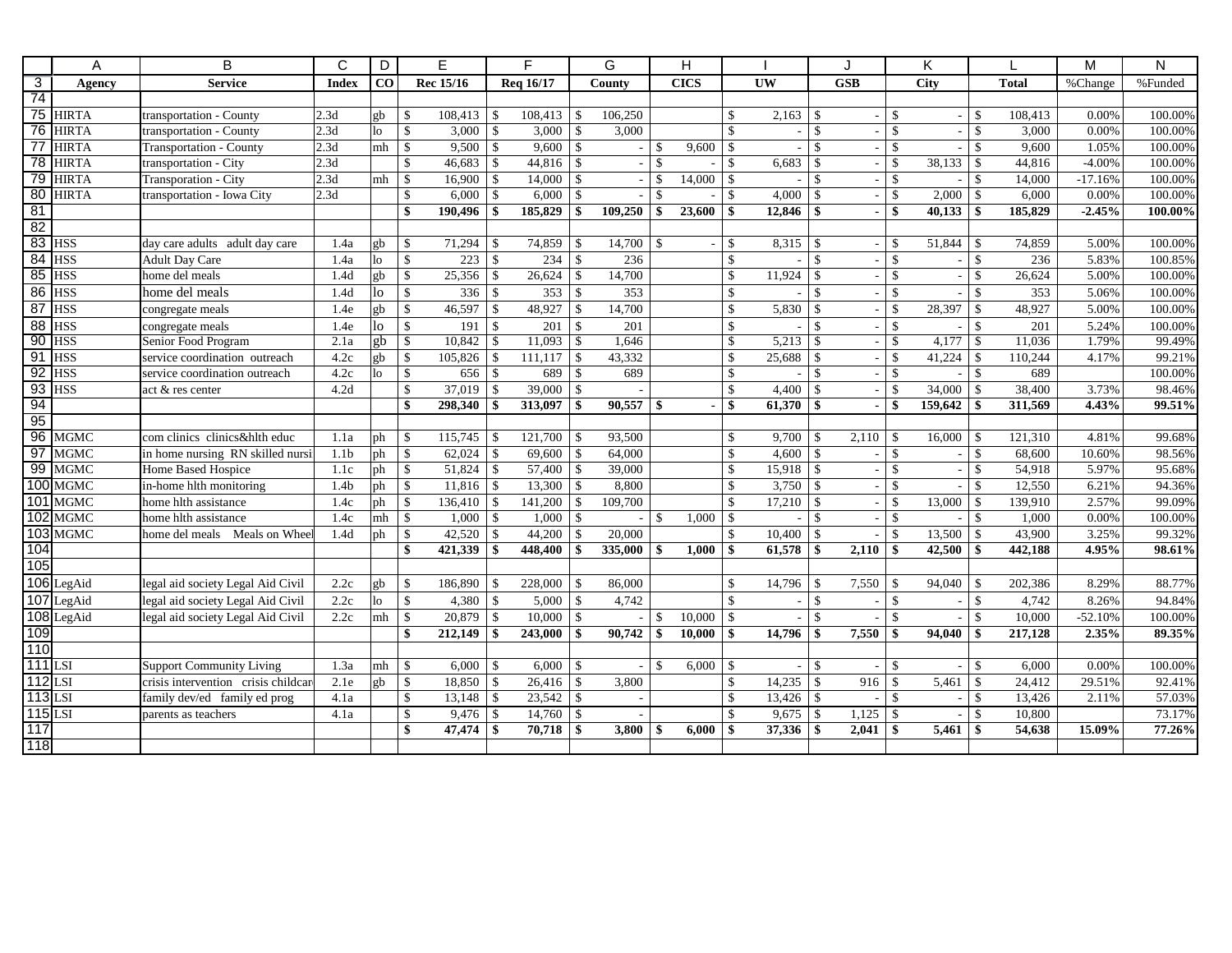|                   | A                                  | B                                                  | C                | D                    | E                       |                    | F.                    |                    | G      |                    | H           |                    |                        |                    | J.                       |                    | K            |                    |              | М         | N       |
|-------------------|------------------------------------|----------------------------------------------------|------------------|----------------------|-------------------------|--------------------|-----------------------|--------------------|--------|--------------------|-------------|--------------------|------------------------|--------------------|--------------------------|--------------------|--------------|--------------------|--------------|-----------|---------|
| $\overline{3}$    | Agency                             | <b>Service</b>                                     | <b>Index</b>     | CO <sub>1</sub>      | Rec 15/16               |                    | Reg 16/17             |                    | County |                    | <b>CICS</b> |                    | $\overline{\text{UW}}$ |                    | $\overline{\text{GSB}}$  |                    | <b>City</b>  |                    | <b>Total</b> | %Change   | %Funded |
|                   | $119$ MSL                          | Enclave                                            | 1.31             | mh                   | S<br>6,800              | <sup>\$</sup>      | 1,000                 | -\$                |        | \$                 | 1,000       | $\mathbf{\$}$      | $\sim$                 | $\mathcal{S}$      | $\sim$ .                 | l \$               |              | l \$               | 1.000        | $-85.29%$ | 100.00% |
|                   | <b>121 MSL</b>                     | Day Habilitation Services                          | 1.3i             | mh   \$              | 9,000                   | \$                 | 5,000                 | $\sqrt{5}$         |        | \$                 | 5,000       | $\mathbf{\hat{S}}$ |                        | $\mathbf{\hat{S}}$ |                          | \$                 |              | $\mathbf{\hat{S}}$ | 5,000        | $-44.44%$ | 100.00% |
|                   | <b>122 MSL</b>                     | Snozelon Day Hab Services                          | 1.3j             | $m h$   \$           | 3,500                   | \$                 | 3,500                 | $\vert$ s          |        | \$                 | 3,500       | $\mathbb{S}$       |                        | $\mathcal{S}$      | $\sim$                   | $\mathcal{S}$      |              | $\mathbf{\hat{S}}$ | 3,500        | 0.00%     | 100.00% |
|                   | $124$ MSL                          | Supported Community Living (da                     | 1.3a             | $mh$   $\frac{1}{3}$ | 20.920                  | $\mathbb{S}$       | 24,000                | 1 \$               |        | \$                 | 21,000      | $\mathbf{\hat{S}}$ |                        | $\mathbf{\hat{s}}$ | $\overline{\phantom{0}}$ | $\mathcal{S}$      |              | $\mathcal{S}$      | 21.000       | 0.38%     | 87.50%  |
|                   | $125$ MSL                          | Supported Community Living (ho                     | 1.3a             |                      | 9,000                   | \$                 | 33,500                |                    |        | $\mathbf{\hat{S}}$ | 17,920      | $\mathbf{\hat{S}}$ |                        | $\mathcal{S}$      | $\overline{\phantom{a}}$ | $\mathcal{S}$      |              | $\mathcal{S}$      | 17.920       | 99.11%    | 53.49%  |
|                   | <b>126 MSL</b>                     | Day Habilitation Services (1/4 hou                 | 1.3j             | $mh$   $\frac{1}{3}$ | 500                     | $\mathbb{S}$       | $500 \text{ s}$       |                    |        | \$                 | 500         | $\mathbf{\hat{S}}$ |                        | $\mathbf{\hat{S}}$ | $\overline{\phantom{a}}$ | \$                 |              | $\mathbf{\hat{s}}$ | 500          | 0.00%     | 100.00% |
| 127               |                                    |                                                    |                  |                      | $\mathbf{s}$<br>49,720  | \$                 |                       |                    |        | \$                 | 48,920      | $\mathbf{s}$       |                        | \$                 | $\blacksquare$           | \$                 |              | \$                 | 48,920       | $-1.61%$  | 72.47%  |
| 128               |                                    |                                                    |                  |                      |                         |                    |                       |                    |        |                    |             |                    |                        |                    |                          |                    |              |                    |              |           |         |
|                   | $129$ MICA                         | community clinics child dental                     | 1.1a             | gb                   | $\mathbb{S}$<br>7,500   | $\mathcal{S}$      | $7.500 \text{ }$ \ \$ |                    | 900    |                    |             | <sup>\$</sup>      | 4.125                  | $\mathcal{S}$      | 825                      | -\$                |              |                    | 7,500        | 0.00%     | 100.00% |
|                   | $130$ MICA                         | Dental Clinics                                     | 1.1a             | gb                   | $\mathbb{S}$<br>54,338  | \$                 | $100,000$   \$        |                    | 12,370 |                    |             | \$                 | 19,120                 | -\$                | 3,140                    | \$                 | 37,905       | $\vert$ \$         | 72,535       | 33.49%    | 72.54%  |
|                   | $132$ MICA                         | community clinics flouride                         | 1.1a             | gb                   | $\mathbb{S}$<br>2,400   | \$                 |                       |                    | 150    |                    |             | $\mathbf{\$}$      | 1,000                  | $\mathbf{\$}$      | 425                      | \$                 |              |                    | 2,400        | 0.00%     | 100.00% |
|                   | $133$ MICA                         | food pantry                                        | 2.1a             | gb                   | $\mathbb{S}$<br>24,318  | \$                 |                       |                    | 1,501  |                    |             | $\mathcal{S}$      | 6,262                  | $\mathbf{\$}$      | $\overline{\phantom{a}}$ | \$                 | 16,555       | $\mathsf{S}$       | 24,318       | 0.00%     | 100.00% |
|                   | $134$ MICA                         | family dev/ed family development                   | 4.1a             | gb                   | $\mathbb{S}$<br>22,462  | \$                 |                       |                    | 7,039  |                    |             | $\mathcal{S}$      | 8,144                  | $\mathcal{S}$      |                          | \$                 | 7,279        | -\$                | 22,462       | 0.00%     | 100.00% |
| $\frac{135}{136}$ |                                    |                                                    |                  |                      | $\mathbf{s}$<br>111,018 | \$                 | 156,680               | - \$               | 21,960 |                    |             | \$                 | 38,651                 | \$                 | 4,390                    | $\mathbf{\hat{S}}$ | $64,214$ \\$ |                    | 129,215      | 16.39%    | 82.47%  |
|                   |                                    |                                                    |                  |                      |                         |                    |                       |                    |        |                    |             |                    |                        |                    |                          |                    |              |                    |              |           |         |
|                   | <b>138 NAMI</b>                    | emerg assistance for basic materia                 | 2.1a             | m h                  | $\mathbb{S}$<br>1,750   | $\mathbf{\hat{S}}$ | $1,750$ \$            |                    |        | \$.                | 1,750       | -S                 |                        | <sup>\$</sup>      |                          | \$                 |              | -S                 | 1,750        | 0.00%     | 100.00% |
|                   | <b>139 NAMI</b>                    | family & consumer education                        | 4.3 <sub>b</sub> |                      | $\mathbb{S}$<br>6,847   | $\mathsf{\$}$      | 17,985                | $\vert$ s          |        | $\mathbf{\hat{S}}$ | 9,973       | $\mathcal{S}$      | 6,960                  | $\mathcal{S}$      | 483                      | $\mathcal{S}$      |              | $\mathcal{S}$      | 17,416       | 154.36%   | 96.84%  |
|                   | <b>140 NAMI</b>                    | public education & awareness                       | 4.3a             |                      | $\mathbb{S}$<br>5,247   | \$                 | 17,985                | $\mathbf{\hat{S}}$ |        | $\mathcal{S}$      | 9,973       | $\mathbf{\hat{S}}$ | 6,096                  | $\mathbf{\hat{S}}$ |                          | $\hat{\mathbf{x}}$ | 500          | $\mathbf{\hat{S}}$ | 16,569       | 215.78%   | 92.13%  |
|                   | <b>141 NAMI</b>                    | family & consumer support                          | 4.3 <sub>b</sub> |                      | $\mathbb{S}$<br>8,679   | \$                 | 17,984                | $\vert$ \$         |        | $\mathbf{\hat{S}}$ | 9,972       | $\mathcal{S}$      | 7,512                  | $\mathbf{\hat{S}}$ | 483                      | \$                 |              | $\mathbf{\hat{s}}$ | 17,967       | 107.02%   | 99.91%  |
|                   | <b>142 NAMI</b>                    | wellness center                                    | 4.3 <sub>b</sub> | mh                   | $\mathbb{S}$<br>36,512  | $\mathbf{\$}$      | 38,080                | $\mathcal{S}$      |        | $\mathbf{\hat{S}}$ | 7,470       | \$                 | 24,728                 | $\mathcal{S}$      |                          | \$                 | 5,500        | -\$                | 37,698       | 3.25%     | 99.00%  |
| 143               |                                    |                                                    |                  |                      | \$<br>59,035            | \$                 | 93,784 \$             |                    |        | \$                 | 39,138      | \$                 | 45,296                 | \$                 | 966                      | $\mathbf{\$}$      | 6,000        | -\$                | 91,400       | 54.82%    | 97.46%  |
| 144               |                                    |                                                    |                  |                      |                         |                    |                       |                    |        |                    |             |                    |                        |                    |                          |                    |              |                    |              |           |         |
|                   | 145 Raising Readers Thrive by Five |                                                    | 4.1a             | gb                   | $\mathbb{S}$<br>13,000  | \$                 | 17,000                | -\$                | 2,641  |                    |             | $\mathcal{S}$      | 3,875                  | -S                 |                          | \$.                | 8,716        | -S                 | 15,232       | 17.17%    |         |
|                   |                                    | 146 Raising Readers Out of School Time Learning    | 4.1a             |                      | $\mathbb{S}$<br>6,000   | \$                 | 8,000                 | l \$               |        |                    |             | $\mathbf{\hat{S}}$ |                        | $\mathcal{S}$      |                          | \$                 | 7,491        | $\mathbf{s}$       | 7,491        | 24.85%    |         |
|                   |                                    | 147 Raising Readers Advocacy of Social Development | 4.3 <sub>b</sub> | gb                   | $\mathbb{S}$<br>36,802  | \$                 | $38,906$ \$           |                    | 4,120  |                    |             | $\mathbf{\hat{S}}$ | 33,428                 | \$                 |                          | \$                 |              | \$                 | 37,548       | 2.03%     |         |
| 149               |                                    |                                                    |                  |                      | $\mathbf{s}$<br>55,802  | \$                 | 63,906                | -\$                | 6,761  |                    |             | \$                 | 37,303                 | \$                 |                          | \$                 | 16,207       | -\$                | 60,271       | 8.01%     |         |
| 150               |                                    |                                                    |                  |                      |                         |                    |                       |                    |        |                    |             |                    |                        |                    |                          |                    |              |                    |              |           |         |
|                   | 151 Red Cross                      | aid disaster victims disaster servic               | 2.3c             | gb                   | $\mathbb{S}$<br>24,966  | \$                 | 30,000                | $\mathbf{\hat{S}}$ | 900    |                    |             | \$                 | 15,633                 | $\mathcal{S}$      |                          | \$                 | 9,000        | $\mathbf{\hat{S}}$ | 25,533       | 2.27%     | 85.11%  |
|                   | 152 Red Cross                      | service military armed forces eme                  | 4.1c             |                      | $\mathbb{S}$<br>1,000   | \$                 | 2,000                 | $\vert s$          |        |                    |             | $\mathcal{S}$      | 1,283                  | $\mathbf{\hat{S}}$ |                          | \$                 |              | $\mathbf{\hat{S}}$ | 1,283        | 28.30%    | 64.15%  |
| $\frac{153}{154}$ |                                    |                                                    |                  |                      | $\mathbf{s}$<br>25,966  | \$                 | 32,000                | $\vert s$          | 900    |                    |             | $\mathbf{s}$       | 16,916                 | -S                 | $\blacksquare$           | \$                 | 9,000        | -\$                | 26.816       | 3.27%     | 83.80%  |
|                   |                                    |                                                    |                  |                      |                         |                    |                       |                    |        |                    |             |                    |                        |                    |                          |                    |              |                    |              |           |         |
|                   | <b>155 RSVP</b>                    | disaster resp volunteer                            | 2.3c             | gb                   | $\mathbb{S}$<br>7,150   | $\mathbf{\$}$      | 7,450                 | $\mathcal{S}$      | 900    |                    |             | $\mathcal{S}$      |                        | $\mathcal{S}$      | $\overline{\phantom{a}}$ | $\mathbf{\$}$      | 6,333        | $\mathcal{S}$      | 7,233        | 1.16%     | 97.09%  |
|                   | <b>156 RSVP</b>                    | transportation                                     | 2.3d             | gb                   | $\mathbb{S}$<br>6,326   | \$                 | 17,000                | -\$                | 1,920  |                    |             | $\mathcal{S}$      | 8,000                  | $\mathbf{\$}$      |                          | \$                 | 900          | $\mathcal{S}$      | 10,820       | 71.04%    | 63.65%  |
|                   | <b>158 RSVP</b>                    | volunteer mngmnt                                   | 4.2 <sub>b</sub> | gb                   | $\mathbb{S}$<br>61,400  | \$                 | 62,300                | -\$                | 19,000 |                    |             | \$                 | 21,400                 | $\mathbf{\$}$      |                          | -S                 | 21,866       | -\$                | 62,266       | 1.41%     | 99.95%  |
| 159               |                                    |                                                    |                  |                      | $\mathbf{s}$<br>74,876  | \$                 | 86,750                | $\vert$ \$         | 21,820 |                    |             | \$                 | 29,400                 | \$                 |                          | \$                 | $29,099$ \$  |                    | 80,319       | 7.27%     | 92.59%  |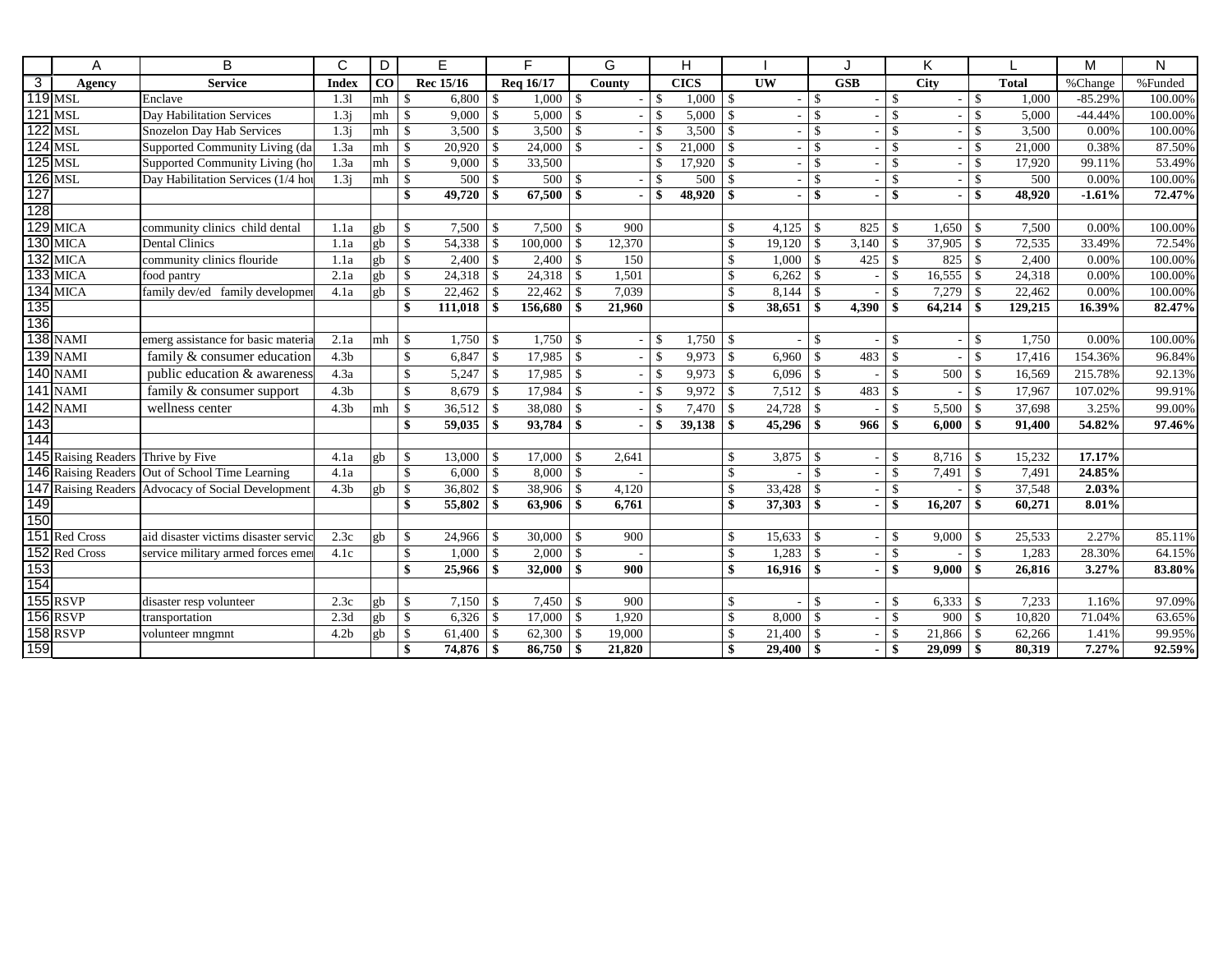|                | A              | B                                   | C                | D        | E                      |                    | Е         |               | G        |               | H           |                    |           |                 |                          |                    | K           |               |              | M         | N       |
|----------------|----------------|-------------------------------------|------------------|----------|------------------------|--------------------|-----------|---------------|----------|---------------|-------------|--------------------|-----------|-----------------|--------------------------|--------------------|-------------|---------------|--------------|-----------|---------|
| $\overline{3}$ | Agency         | <b>Service</b>                      | <b>Index</b>     | $\bf CO$ | Rec 15/16              |                    | Reg 16/17 |               | County   |               | <b>CICS</b> |                    | <b>UW</b> |                 | <b>GSB</b>               |                    | <b>City</b> |               | <b>Total</b> | %Change   | %Funded |
| 160            |                |                                     |                  |          |                        |                    |           |               |          |               |             |                    |           |                 |                          |                    |             |               |              |           |         |
| 161            |                |                                     |                  |          |                        |                    |           |               |          |               |             |                    |           |                 |                          |                    |             |               |              |           |         |
|                | 162 Stime      | infant daycare                      | 3.1a             | gh       | \$<br>18,280           | \$                 | 19,205    | -\$           | 7,855    |               |             | $\mathcal{S}$      | 11,330    | -8              | $\overline{\phantom{0}}$ | -S                 |             | <sup>\$</sup> | 19,185       | 4.95%     | 99.90%  |
|                | 164 Stime      | children davcare                    | 3.1 <sub>b</sub> | gb       | $\mathbb{S}$<br>71,130 | $\mathbf{\hat{s}}$ | 76.970    | -\$           | 31,060   |               |             | $\mathbf{\hat{S}}$ | 44,000    |                 | ٠                        | <sup>\$</sup>      |             |               | 75,060       | 5.53%     | 97.52%  |
|                | 166 Stime      | school age daycare                  | 3.1c             | ջb       | \$<br>905              | $\mathbf{\hat{s}}$ | 950       |               | 385      |               |             | $\mathbf{\hat{S}}$ | 565       |                 |                          | \$                 |             |               | 950          | 4.97%     | 100.00% |
| 170            |                |                                     |                  |          | \$<br>90,315           | \$                 | 97,125    |               | 39,300   |               |             | \$                 | 55,895    |                 |                          | \$                 |             |               | 95,195       | 5.40%     | 98.01%  |
| 171            |                |                                     |                  |          |                        |                    |           |               |          |               |             |                    |           |                 |                          |                    |             |               |              |           |         |
|                | <b>172 TSA</b> | food pantry                         | 2.1a             |          | \$<br>11,410           | $\mathbf{\hat{S}}$ | 18,000    | -\$           |          |               |             | $\mathcal{S}$      | 7,228     |                 | 467                      | -\$                | 6.466       | <sup>\$</sup> | 14,161       | 24.11%    | 78.67%  |
|                | <b>173 TSA</b> | rent and utility assistance         | 2.1a             |          | \$<br>28,950           | $\mathcal{S}$      | 35,000    | $\mathcal{S}$ |          |               |             | $\mathcal{S}$      | 10,850    |                 | 1,000                    | -\$                | 20,500      |               | 32,350       | 11.74%    | 92.43%  |
|                | <b>174 TSA</b> | rent and utility assistance         | 2.1a             | lo       | \$                     | $\mathcal{S}$      | 2,000     | $\mathcal{S}$ |          |               |             | $\mathbf{\hat{S}}$ |           | $\mathcal{L}$   |                          | <sup>\$</sup>      |             |               |              | #DIV/0!   | 0.00%   |
|                | <b>175 TSA</b> | emergency disaster services         | 2.1a             | gb       | 2,000<br>\$            | -\$                | 3,000     | -\$           | 1,000    |               |             | £,                 | 1,000     |                 |                          | -\$                | 629         |               | 2,629        | 31.45%    | 87.63%  |
|                | <b>176 TSA</b> | rep payee services                  | 2.3e             | gb       | $\mathbb{S}$<br>13.500 | $\mathbf{\hat{s}}$ | 25,000    | -\$           |          |               |             | $\mathcal{L}$      | 6,200     |                 | $\overline{\phantom{0}}$ | <sup>\$</sup>      | 12,359      |               | 18,559       | 37.47%    | 74.24%  |
|                | 177 TSA        | rep payee services                  | 2.3e             | mh       | $\mathbf{s}$<br>19,894 | -S                 | 8,000     | $\mathcal{S}$ |          | $\mathcal{S}$ | 8,000       | \$                 |           | $\mathcal{L}$   |                          | <sup>\$</sup>      |             |               | 8.000        | $-59.79%$ | 100.00% |
|                | <b>178 TSA</b> | <b>Bill Payer</b>                   | 2.3e             | ₫þ       | \$<br>8,860            |                    | 8,500     |               | 2,500    |               |             | ¢                  | 1,000     |                 |                          | $\mathbf{\hat{S}}$ | 3,650       |               | 7,150        | $-19.30%$ | 84.12%  |
| 179            |                |                                     |                  |          | \$<br>84,614           | -\$                | 99,500    |               | 3,500    | \$            | 8.000       | \$                 | 26,278    |                 | 1,467                    | $\mathbf{A}$       | 43,604      |               | 82,849       | $-2.09%$  | 83.27%  |
| 180            |                |                                     |                  |          |                        |                    |           |               |          |               |             |                    |           |                 |                          |                    |             |               |              |           |         |
|                | <b>181 UCC</b> | child care infant                   | 3.1a             | gb       | \$<br>66,376           | $\mathcal{S}$      | 73,013    | -\$           | 7,361    |               |             | \$                 | 5,400     |                 | 33,809                   | $\mathbf{\hat{S}}$ | 25,630      |               | 72,200       | 8.77%     | 98.89%  |
|                | <b>182 UCC</b> | child care children                 | 3.1 <sub>b</sub> | gb       | 73,234<br>$\mathbb{S}$ | \$.                | 80,558    | -\$           | 6,301    |               |             | -\$                | 8,864     |                 | 33,594                   | -\$                | 30,636      |               | 79.395       | 8.41%     | 98.56%  |
|                | <b>183 UCC</b> | child care schoolage                | 3.1c             |          | \$<br>4,138            | -S                 | 4,350     | - \$          |          |               |             | £,                 |           |                 | 4,277                    | -8                 |             |               | 4,277        | 3.36%     | 98.32%  |
|                | <b>184 UCC</b> | child care preschool                | 3.1 <sub>d</sub> |          | \$<br>15,046           | -\$                | 16,240    | -\$           |          |               |             | $\mathcal{S}$      |           | -\$             | 16,144                   | -S                 |             |               | 16,144       | 7.30%     | 99.41%  |
|                | <b>186 UCC</b> | comfort zone                        | 3.1h             | gb       | \$<br>4,436            | $\mathbf{\hat{s}}$ | 4,436     | $\mathcal{S}$ | 578      |               |             | $\mathcal{S}$      | 1,202     |                 | 1,696                    | $\mathcal{S}$      | 960         |               | 4,436        | 0.00%     | 100.00% |
| 187            |                |                                     |                  |          | \$<br>163,230          |                    | 178,597   | -\$           | 14,240   |               |             | \$                 | 15,466    |                 | 89,520                   |                    | 57,226      |               | 176,452      | 8.10%     | 98.80%  |
| 188            |                |                                     |                  |          |                        |                    |           |               |          |               |             |                    |           |                 |                          |                    |             |               |              |           |         |
|                | 189 VNS        | <b>Foster Grandparent Program</b>   | 4.2 <sub>b</sub> |          | \$<br>17,867           | S.                 | 17.867    |               | 3,042.00 |               |             | -\$                | 9,439.00  |                 |                          | -\$                | 5,386.00    |               | 17,867.00    | $0.00\%$  | 100.00% |
| 190            |                |                                     |                  |          | \$<br>17,867           | $\mathbf{\hat{S}}$ | 17,867    |               | 3,042    |               |             | \$                 | 9.439     | $\ddot{\bm{x}}$ | $\blacksquare$           | $\mathbf{\hat{S}}$ | 5,386       |               | 17,867       | $0.00\%$  | 100.00% |
| 191            |                |                                     |                  |          |                        |                    |           |               |          |               |             |                    |           |                 |                          |                    |             |               |              |           |         |
|                | 192 VolCent    | volunteer mgmt/volunteer engage     | 4.2 <sub>b</sub> | gh       | $\mathbb{S}$<br>67,576 | -\$                | 78,800    | -\$           | 800      |               |             | $\mathcal{S}$      | 60,989    |                 | 3,270                    | -\$                | 7,500       | -\$           | 72,559       | 7.37%     | 92.08%  |
|                | 194 volCentl   | service learning/ youth volunteerin | 4.3 <sub>b</sub> | gb       | $\mathbb{S}$<br>8,888  | \$                 | 10,500    | -\$           | 208      |               |             | -\$                | 7,733     |                 | 760                      | -\$                | 1,000       |               | 9,701        | 9.15%     | 92.39%  |
| 196            |                |                                     |                  |          | \$<br>76,464           |                    | 89,300    | -\$           | 1,008    |               |             |                    | 68,722    |                 | 4,030                    |                    | 8,500       |               | 82,260       | 7.58%     | 92.12%  |